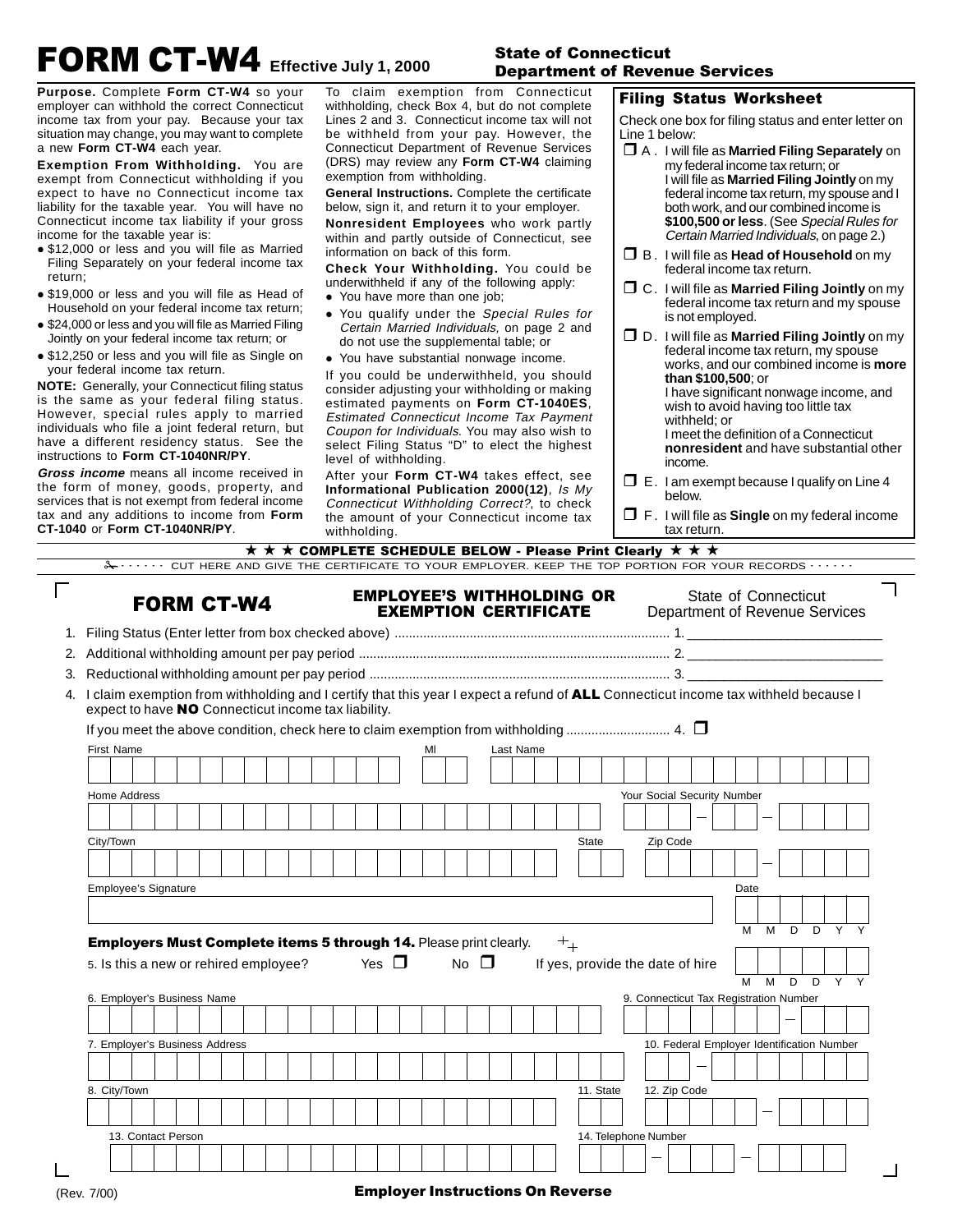### **EMPLOYEE INSTRUCTIONS**

You should check your withholding each year to ensure that you will have the correct amount of tax withheld from your wages by the end of the year. Even if you have previously completed **Form CT-W4**, Employee's Withholding or Exemption Certificate, you should check to see if you will have the correct amount of Connecticut tax withheld for the year.

You are expected to pay Connecticut income tax as income is earned or received during the year. In order for your employer to withhold Connecticut income tax from your wages, you must complete **Form CT-W4**, and provide it to your employer(s). **Form CT-W4** provides your employer with the necessary information to withhold the correct amount of Connecticut income tax from your wages to insure that you will not be underwithheld. If you owe more than \$500 in Connecticut income tax over and above what has been withheld from your income for the 2000 taxable year, you may be subject to interest on the underpayment at the rate of 1% per month or fraction thereof.

**Informational Publication 2000(12)**, Is My Connecticut Withholding Correct?, can help you determine if enough Connecticut income tax is being withheld.

#### **Changes in Your Circumstances**

If during the taxable year your circumstances change, such as you receive a bonus or change your filing status, you must furnish your employer with a new **Form CT-W4** within 10 days of the change.

#### **Nonresident Employees Working Partly Within and Partly Outside of Connecticut**

If you work partly within and partly outside of Connecticut for the same employer you should also complete **Form CT-W4NA**, Employee's Withholding or Exemption Certificate - Nonresident Apportionment, and provide it to your employer. The information on **Form CT-W4NA** together with the information on **Form CT-W4** will help your employer determine how much to withhold from your wages for services performed within Connecticut. **Form CT-W4NA** is available from your employer or from the DRS Forms Unit.

#### **Special Rules for Certain Married Individuals**

If you are a married individual filing jointly and you and your spouse both select FILING STATUS "A", you may have too much or too little Connecticut income tax withheld from your pay if withholding is based on the withholding tables. This is because the phaseout of the personal exemption and credit is based on your combined incomes. The withholding tables cannot reflect your exact withholding requirement without considering your spouse's income.

To minimize this problem, use the SUPPLEMENTAL TABLE on pages 3 and 4 of this form to adjust your withholding.

You are not required to use this table. However, if you choose to adjust your withholding, find both your income and your spouse's income on the chart and follow the instructions.

**NOTE: Do not** use the supplemental table to adjust your withholding if you use the worksheet in **Informational Publication 2000(12)**.

#### **EMPLOYER INSTRUCTIONS**

Employers are required to keep a **Form CT-W4** in their files for each employee. See **Informational Publication 2000(11)**, Connecticut Circular CT, Employer's Tax Guide, for complete instructions.

Employers must also file copies of **Form CT-W4** with DRS and the Department of Labor (DOL) for certain employees as listed below:

#### **Report Certain Employees Claiming Exemption From Withholding to DRS**

Employers are required to file copies of **Form CT-W4** with DRS for certain employees claiming exemption from Connecticut withholding. See **Informational Publication 2000(11)**, for further information. Mail copies of exempt **Forms CT-W4** meeting the conditions listed on page 11 of **Informational Publication 2000(11)**, with **Form CT-941**, Connecticut Quarterly Reconciliation of Withholding, to DRS.

#### **Report New and Rehired Employees to DOL**

New employees are defined as workers not previously employed by your business, as well as workers who are hired after having been separated from your business for a period of more than six months.

Conn. Gen. Stat. §31-254(b) requires employers with offices in Connecticut or transacting business in Connecticut to report names, addresses, and Social Security Numbers of new employees to DOL within 20 days from the date of hire to assist in the enforcement of child support obligations. Mail copies of **Form CT-W4** for those employees only to DOL at the address listed below or FAX to the number listed below.

DOL may use information reported on this form in a manner consistent with its governmental powers and duties. For more information on DOL requirements or for alternate reporting options, call DOL at 860-263-6310.

For new or rehired employees; send or fax **Form CT-W4** to:

**CT Department of Labor Office of Research, Form CT-W4 200 Folly Brook Boulevard Wethersfield CT 06109**

**Fax: 1-800-816-1108**

#### **FOR FURTHER INFORMATION**

Call the Department of Revenue Services during business hours, 8:00 a.m. to 5:00 p.m., Monday through Friday:

- **1-800-382-9463** (toll-free within Connecticut), or
- **860-297-5962** (from anywhere).

.

**TTY, TDD, and Text Telephone users only** may transmit inquiries 24 hours a day by calling 860-297-4911.

#### **FORMS AND PUBLICATIONS**

Forms and publications are available all day, seven days a week:

- **Internet:** Preview and download forms and publications from the DRS Web site: **www.drs.state.ct.us**
- **DRS TAX-FAX:** Call **860-297-5698** from the handset attached to your fax machine and select from the menu.
- **Telephone:** Call **1-800-382-9463** (toll-free within Connecticut) and select **Option 2** or **860-297-4753** (from anywhere).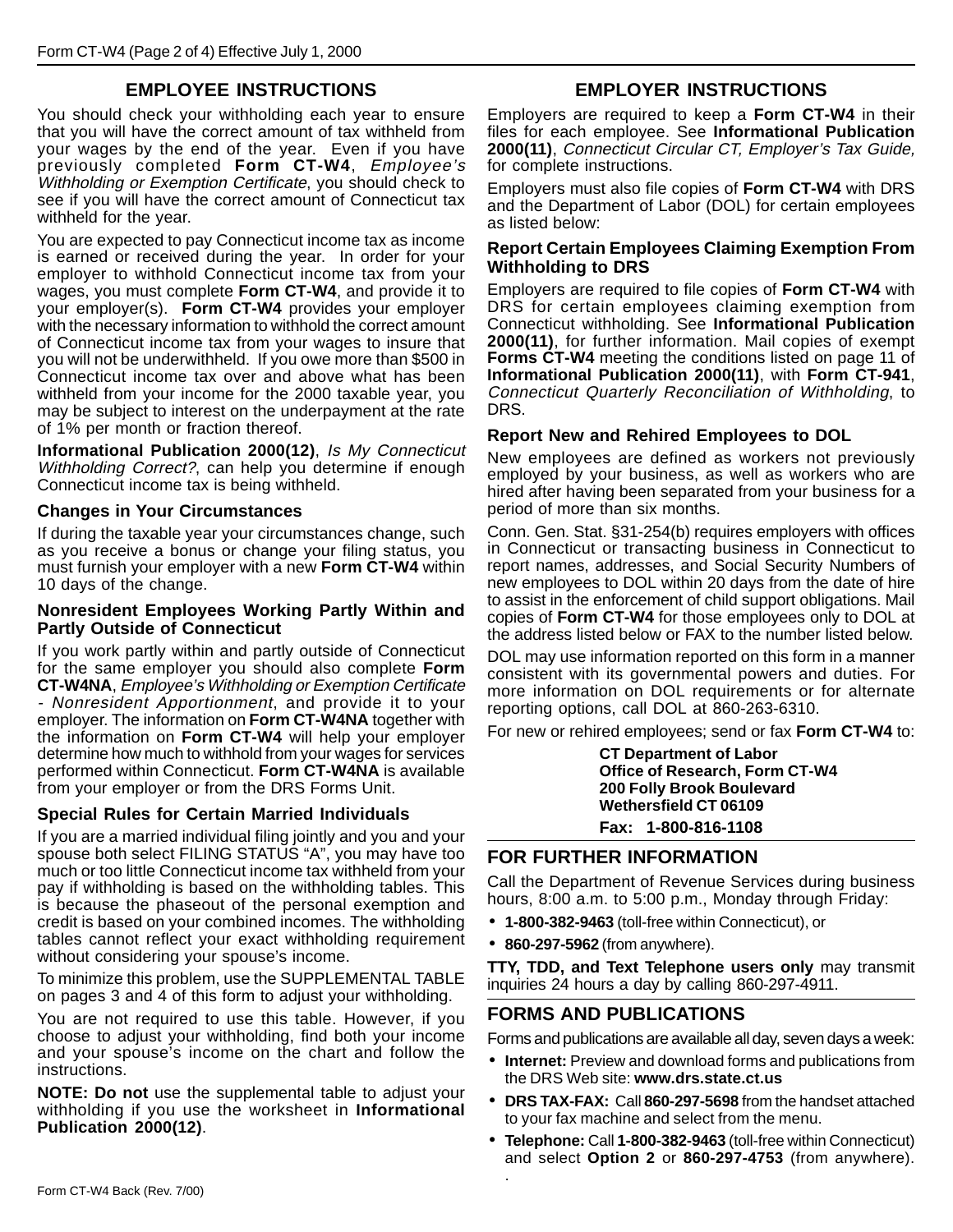### **SUPPLEMENTAL TABLE FOR MARRIED COUPLES FILING JOINTLY - EFFECTIVE JULY 1, 2000**

For married couples who both select status "A" on **Form CT-W4** (combined income is \$100,500 or less).

- 
- 
- -
	-
	-

|                                                                                                                                                                                                                                 |                                                           |                                                          |                                                                                                                                                                                                                                                 |                |                | <b>INSTRUCTIONS</b> |                                       |             |            |             |            |                                  |            |              |  |  |
|---------------------------------------------------------------------------------------------------------------------------------------------------------------------------------------------------------------------------------|-----------------------------------------------------------|----------------------------------------------------------|-------------------------------------------------------------------------------------------------------------------------------------------------------------------------------------------------------------------------------------------------|----------------|----------------|---------------------|---------------------------------------|-------------|------------|-------------|------------|----------------------------------|------------|--------------|--|--|
| 1. Reading across the top of the table select one spouse's approximate annual wage income. Reading down the left column<br>select other spouse's approximate annual wage income. See page 4 for the continuation of this table. |                                                           |                                                          |                                                                                                                                                                                                                                                 |                |                |                     |                                       |             |            |             |            | <b>PAY PERIOD TABLE</b>          |            |              |  |  |
| 2.                                                                                                                                                                                                                              |                                                           |                                                          | At the intersection of the two numbers is an adjustment amount. THIS IS A YEARLY ADJUSTMENT AMOUNT.                                                                                                                                             |                |                |                     | If you are paid: $\vert$ Pay periods  |             |            |             |            |                                  |            |              |  |  |
|                                                                                                                                                                                                                                 |                                                           |                                                          | 3. To calculate the adjustment for each pay period, complete the following worksheet.                                                                                                                                                           |                |                |                     |                                       |             |            |             |            |                                  |            | in a year:   |  |  |
|                                                                                                                                                                                                                                 | Α.                                                        | Adjustment amount                                        |                                                                                                                                                                                                                                                 |                |                |                     | 3A.                                   |             |            |             |            | Weekly  52                       |            |              |  |  |
|                                                                                                                                                                                                                                 | В.<br>Pay periods in a year (See pay period table)<br>3B. |                                                          |                                                                                                                                                                                                                                                 |                |                |                     |                                       |             |            |             |            | Biweekly  26<br>Semi-monthly  24 |            |              |  |  |
|                                                                                                                                                                                                                                 | C.                                                        | 3C.<br>Pay period adjustment (Divide Line 3A by Line 3B) |                                                                                                                                                                                                                                                 |                |                |                     |                                       |             |            | Monthly  12 |            |                                  |            |              |  |  |
|                                                                                                                                                                                                                                 |                                                           |                                                          | 4. If the adjustment is positive, enter the adjustment amount from Line 3C, on Line 2 of one spouse's Form CT-W4. If the<br>adjustment is negative, enter the adjustment amount in brackets from Line 3C, on Line 3 of one spouse's Form CT-W4. |                |                |                     |                                       |             |            |             |            |                                  |            |              |  |  |
|                                                                                                                                                                                                                                 | <b>Annual Salary</b>                                      | 2,000                                                    | 4,000                                                                                                                                                                                                                                           | 6,000          | 8,000          | 10,000              | 12,000                                | 14,000      | 16,000     | 18,000      | 20,000     | 22,000                           | 24,000     | 26,000       |  |  |
|                                                                                                                                                                                                                                 | 3,000                                                     | 0                                                        | 0                                                                                                                                                                                                                                               | 0              | 0              | 0                   | 0                                     | (15)        | (42)       | (99)        | (156)      | (248)                            | (309)      | (458)        |  |  |
|                                                                                                                                                                                                                                 | 6,000                                                     | 0                                                        | 0                                                                                                                                                                                                                                               | 0              | 0              | 0                   | 0                                     | (15)        | (42)       | (99)        | (141)      | (225)                            | (287)      | (388)        |  |  |
|                                                                                                                                                                                                                                 | 9,000                                                     | 0                                                        | 0                                                                                                                                                                                                                                               | 0              | 0              | 0                   | 0                                     | (15)        | (35)       | (77)        | (119)      | (182)                            | (183)      | (281)        |  |  |
|                                                                                                                                                                                                                                 | 12,000                                                    | 0                                                        | 0                                                                                                                                                                                                                                               | 0              | 0              | 0                   | 0                                     | 0           | (12)       | (54)        | (48)       | (60)                             | (98)       | (223)        |  |  |
|                                                                                                                                                                                                                                 | 15,000                                                    | (23)                                                     | (23)                                                                                                                                                                                                                                            | (23)           | (23)           | (15)                | $\mathbf 0$                           | $\Omega$    | 9          | 27          | 36         | (24)                             | (62)       | (136)        |  |  |
|                                                                                                                                                                                                                                 | 18,000                                                    | (99)                                                     | (99)                                                                                                                                                                                                                                            | (99)           | (84)           | (69)                | (54)                                  | (6)         | 54         | 36          | 18         | (42)                             | 29         | (85)         |  |  |
|                                                                                                                                                                                                                                 | 21,000<br>24,000                                          | (203)<br>(317)                                           | (195)<br>(302)                                                                                                                                                                                                                                  | (180)<br>(287) | (165)<br>(224) | (129)<br>(137)      | (54)<br>(98)                          | (3)<br>(74) | 9<br>(62)  | (9)<br>29   | 24<br>23   | 27<br>$\Omega$                   | 14<br>0    | (74)<br>(11) |  |  |
|                                                                                                                                                                                                                                 | 27,000                                                    | (550)                                                    | (514)                                                                                                                                                                                                                                           | (439)          | (373)          | (334)               | (295)                                 | (220)       | (145)      | (138)       | (119)      | (103)                            | (5)        | 24           |  |  |
|                                                                                                                                                                                                                                 | 30,000                                                    | (729)                                                    | (642)                                                                                                                                                                                                                                           | (603)          | (564)          | (525)               | (378)                                 | (342)       | (293)      | (273)       | (177)      | (77)                             | 20         | 17           |  |  |
|                                                                                                                                                                                                                                 | 33,000                                                    | (866)                                                    | (827)                                                                                                                                                                                                                                           | (788)          | (698)          | (596)               | (532)                                 | (470)       | (383)      | (266)       | (129)      | (66)                             | 20         | 17           |  |  |
|                                                                                                                                                                                                                                 | 36,000                                                    | (1,050)                                                  | (1,011)                                                                                                                                                                                                                                         | (864)          | (813)          | (737)               | (660)                                 | (522)       | (350)      | (234)       | (129)      | (66)                             | 20         | 17           |  |  |
|                                                                                                                                                                                                                                 | 39,000                                                    | (1,062)                                                  | (960)                                                                                                                                                                                                                                           | (896)          | (820)          | (705)               | (531)                                 | (353)       | (218)      | (113)       | (8)        | 56                               | 141        | 139          |  |  |
|                                                                                                                                                                                                                                 | 42,000                                                    | (1,056)                                                  | (980)                                                                                                                                                                                                                                           | (903)          | (750)          | (551)               | (378)                                 | (231)       | (96)       | 9           | 114        | 177                              | 263        | 260          |  |  |
|                                                                                                                                                                                                                                 | 45,000                                                    | (1,063)                                                  | (948)                                                                                                                                                                                                                                           | (774)          | (581)          | (419)               | (257)                                 | (110)       | 26         | 131         | 236        | 299                              | 384        | 382          |  |  |
|                                                                                                                                                                                                                                 | 48,000                                                    | (993)                                                    | (794)                                                                                                                                                                                                                                           | (621)          | (459)          | (297)               | (135)                                 | 12          | 147        | 252         | 357        | 420                              | 506        | 422          |  |  |
|                                                                                                                                                                                                                                 | 51,000<br>54,000                                          | (952)<br>(930)                                           | (790)<br>(768)                                                                                                                                                                                                                                  | (628)<br>(606) | (466)<br>(444) | (304)<br>(282)      | (142)<br>(120)                        | 5<br>27     | 140<br>162 | 245<br>267  | 350<br>291 | 372<br>273                       | 377<br>278 | 293<br>194   |  |  |
|                                                                                                                                                                                                                                 | 57,000                                                    | (822)                                                    | (660)                                                                                                                                                                                                                                           | (498)          | (336)          | (174)               | (12)                                  | 135         | 230        | 254         | 278        | 260                              | 264        | 181          |  |  |
|                                                                                                                                                                                                                                 | 60,000                                                    | (714)                                                    | (552)                                                                                                                                                                                                                                           | (390)          | (228)          | (66)                | 96                                    | 162         | 216        | 240         | 264        | 246                              | 251        | 167          |  |  |
|                                                                                                                                                                                                                                 | 63,000                                                    | (606)                                                    | (444)                                                                                                                                                                                                                                           | (282)          | (120)          | 2                   | 83                                    | 149         | 203        | 227         | 251        | 233                              | 237        | 154          |  |  |
|                                                                                                                                                                                                                                 | 66,000                                                    | (498)                                                    | (336)                                                                                                                                                                                                                                           | (174)          | (93)           | (12)                | 69                                    | 135         | 189        | 213         | 237        | 219                              | 224        | 140          |  |  |
|                                                                                                                                                                                                                                 | 69,000                                                    | (390)                                                    | (269)                                                                                                                                                                                                                                           | (188)          | (107)          | (26)                | 56                                    | 122         | 176        | 200         | 224        | 206                              | 210        | 127          |  |  |
|                                                                                                                                                                                                                                 | 72,000                                                    | (363)                                                    | (282)                                                                                                                                                                                                                                           | (201)          | (120)          | (39)                | 42                                    | 108         | 162        | 186         | 210        | 192                              | 197        | 278          |  |  |
|                                                                                                                                                                                                                                 | 75,000                                                    | (377)                                                    | (296)                                                                                                                                                                                                                                           | (215)          | (134)          | (53)                | 29                                    | 95          | 149        | 173         | 197        | 260                              | 432        | 524          |  |  |
|                                                                                                                                                                                                                                 | 78,000<br>81,000                                          | (390)<br>(404)                                           | (309)<br>(323)                                                                                                                                                                                                                                  | (228)<br>(242) | (147)<br>(161) | (66)<br>(80)        | 15<br>$\mathbf{2}$                    | 81<br>68    | 135<br>203 | 159<br>395  | 347<br>594 | 501                              | 599        |              |  |  |
|                                                                                                                                                                                                                                 | 84,000                                                    | (417)                                                    | (336)                                                                                                                                                                                                                                           | (255)          | (174)          | (93)                | (12)                                  | 218         | 444        | 561         |            |                                  |            |              |  |  |
|                                                                                                                                                                                                                                 | 87,000                                                    | (431)                                                    | (350)                                                                                                                                                                                                                                           | (269)          | (188)          | (25)                | 224                                   | 465         |            |             |            |                                  |            |              |  |  |
|                                                                                                                                                                                                                                 | 90,000                                                    | (444)                                                    | (363)                                                                                                                                                                                                                                           | (282)          | (37)           | 216                 | 390                                   |             |            |             |            |                                  |            |              |  |  |
|                                                                                                                                                                                                                                 | 93,000                                                    | (458)                                                    | (295)                                                                                                                                                                                                                                           | (46)           | 210            |                     |                                       |             |            |             |            |                                  |            |              |  |  |
|                                                                                                                                                                                                                                 | 96,000                                                    | (307)                                                    | (54)                                                                                                                                                                                                                                            | 120            |                |                     |                                       |             |            |             |            |                                  |            |              |  |  |
|                                                                                                                                                                                                                                 | 99,000                                                    | (60)                                                     |                                                                                                                                                                                                                                                 |                |                |                     | This table joins the table on page 4. |             |            |             |            |                                  |            |              |  |  |

| If you are paid: Pay periods |            |
|------------------------------|------------|
|                              | in a year: |
| Weekly  52                   |            |
| Biweekly  26                 |            |
| Semi-monthly  24             |            |
| Monthly  12                  |            |